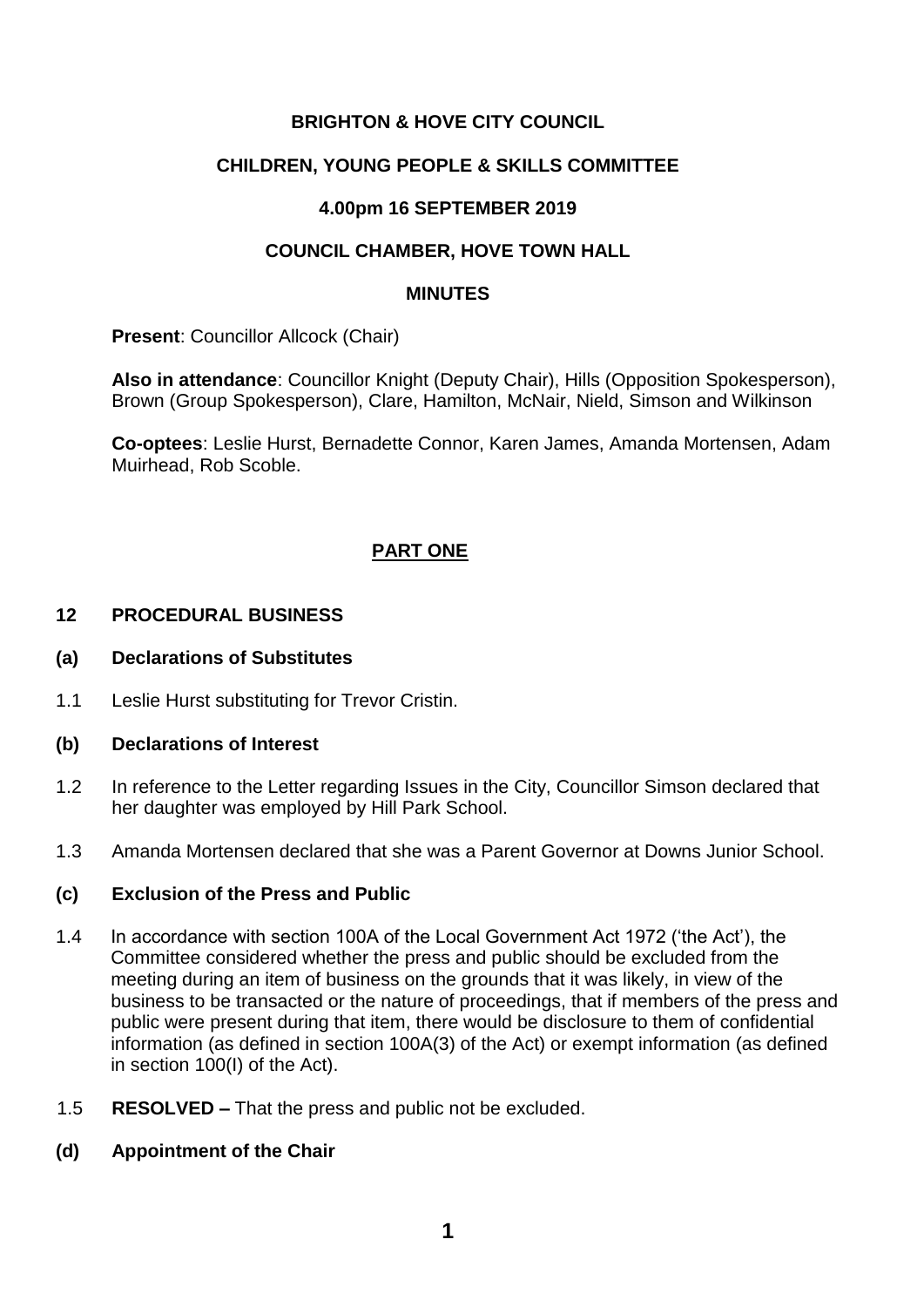1.6 **RESOLVED** – That Councillor John Allcock was unanimously voted as Chair of the Children, Young People and Skills Committee.

# **13 MINUTES**

13.1 **AGREED** – that the minutes of the meeting held on the  $17<sup>th</sup>$  June 2019 were approved and signed by the Chair as a correct record of the proceedings.

### **14 CHAIR'S COMMUNICATIONS**

14.1 The Chair gave the following communications:

"I'd like to inform those present that this meeting will be webcast live and will be capable of repeated viewing.

I would like to welcome Edwyn Wilson-Verrall to the committee today who is a representative of the Youth Council.

As colleagues and members of the public will be aware, this is my first meeting as Chair of this committee and before making any of the comments that had previously been prepared and without in any way wanting to pre-empt further discussion, I want to make a direct and unreserved apology on behalf on the administration, for the distress, anxiety and stress that has been caused to the children, young people and families as a direct consequence of the change to Home to School Transport arrangements.

Members will have an opportunity during this meeting to ask questions and I know that there are a lot of parents here today, many of whom we have spoken to before this meeting, who will be listening very carefully to the answers given.

As our deputy chair, Cllr Knight said in her letter to parents, the absolute top priority at the moment is to ensure the wellbeing of the children and young people concerned and following an urgent meeting this morning I can advise people here that the following steps have been taken:

- Officers will phone all parents/carers affected, or have contacted the leader or the deputy chair over the next 24 hours to provide an update and listen to concerns
- Officers will write individually to every parent/carer whose child or young person who is in receipt of transport, to provide an update For those parents/carers whose issues are not yet resolved, the letter will deal with the specific problems facing their child or young person.
- Arrange a meeting with PaCC specifically to discuss concerns
- Once all arrangements are satisfactorily resolved, officers will be contacting those contractors that pulled out of routes, without providing the contractually agreed 30 day notice period.

But we MUST to do everything we can to ensure not only that nothing like this happens again, BUT that we learn from what has happened.

I do want to inform the meeting that the Executive Director for this committee has already been asked to seek an Independent Review of the entire process and last week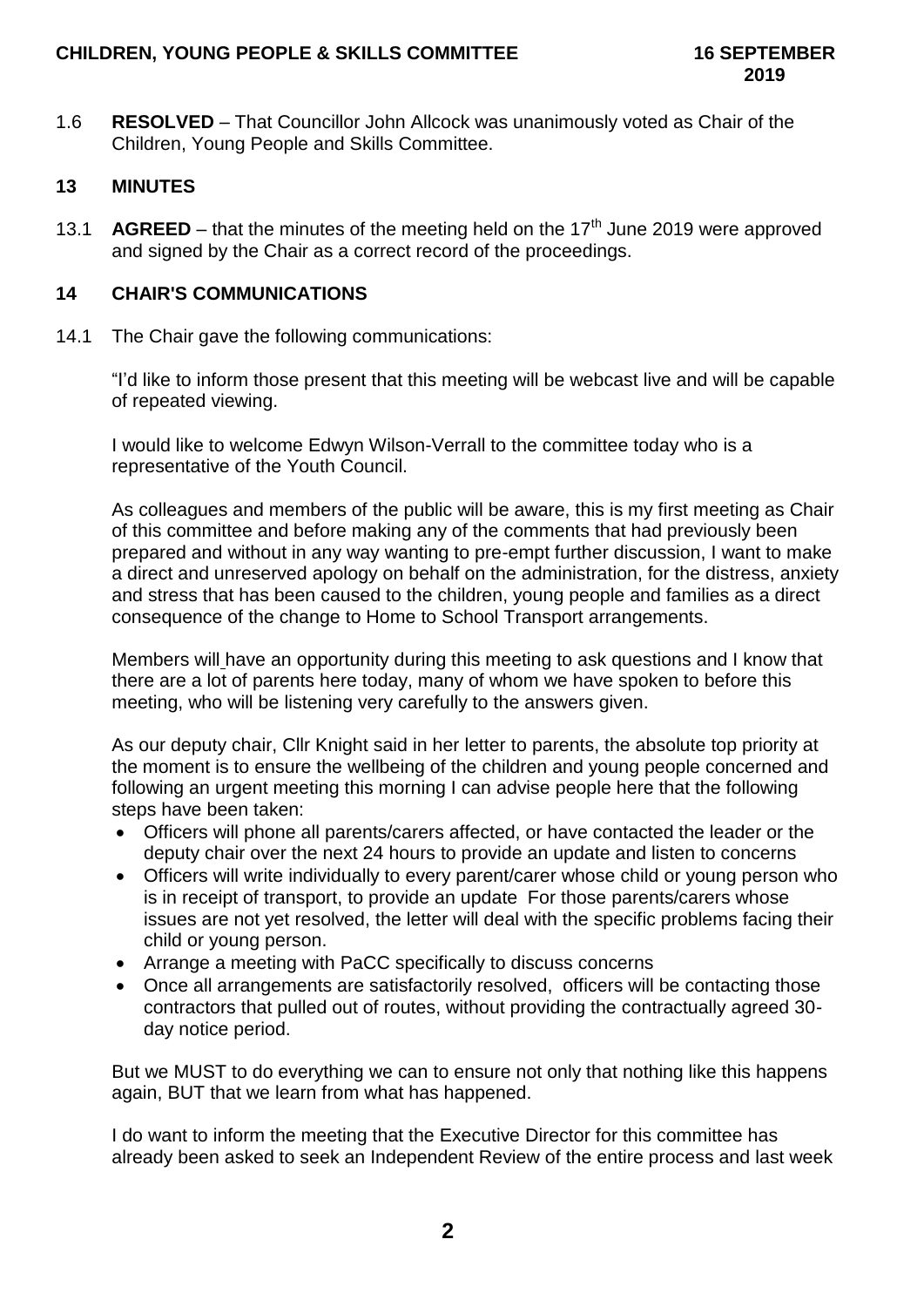approached another Local Authority in the region, with a request to undertake such a review.

This review will:

- Explore and report on what has gone wrong
- Why it went wrong
- Lessons we can learn

I want to give this assurance on behalf of the administration, that absolutely no stone will be left unturned and we will be inviting all involved (parents, schools, governors, parent associations, officers and suppliers) to contribute to that report.

This committee was already scheduled to receive a report in January 2020 to look at the new arrangements and this will now also include the learning from the review.

The agenda today includes an opportunity to consider the points raised in the letter from Cllrs Wares and Mears as a starting point but this committee will not be able to resolve or understand everything that has occurred, this afternoon.

I am grateful for the work of the Parent and Carers Council in supporting families and shining a light on the issues affecting them. They and other representative groups are essential in helping the city provide for what these children and young people need.

Once again, I would like to apologise on behalf of the administration for what has occurred.

As you will see on the agenda today there is a report on the initial assessment and examination results achieved by our children and young people. I would like to congratulate our schools, colleges and early years providers for the excellent results that were achieved at the end of the last academic year. Any council in the country would be proud to have these set of results.

Today we have an urgent notice of motion regarding the potential Academisation of Moulsecoomb Primary which can been seen in addendum 1. This item will be considered under item 6."

# **15 CALL OVER**

- 15.1 The following items on the agenda were reserved for discussion:
	- 19 Moulsecoomb Primary School Survey of Parental Views.
	- 20 Mental Health Update Report: School Wellbeing Service. Trailblazer.
	- 21 Early Headlines Standards and Achievement in Brighton and Hove Schools.
	- 22 Transition to New Safeguarding Children's Partnership Arrangements.
	- 23 Update on the Brighton & Hove Education Partnership.

### **16 PUBLIC INVOLVEMENT**

**(a) Petitions**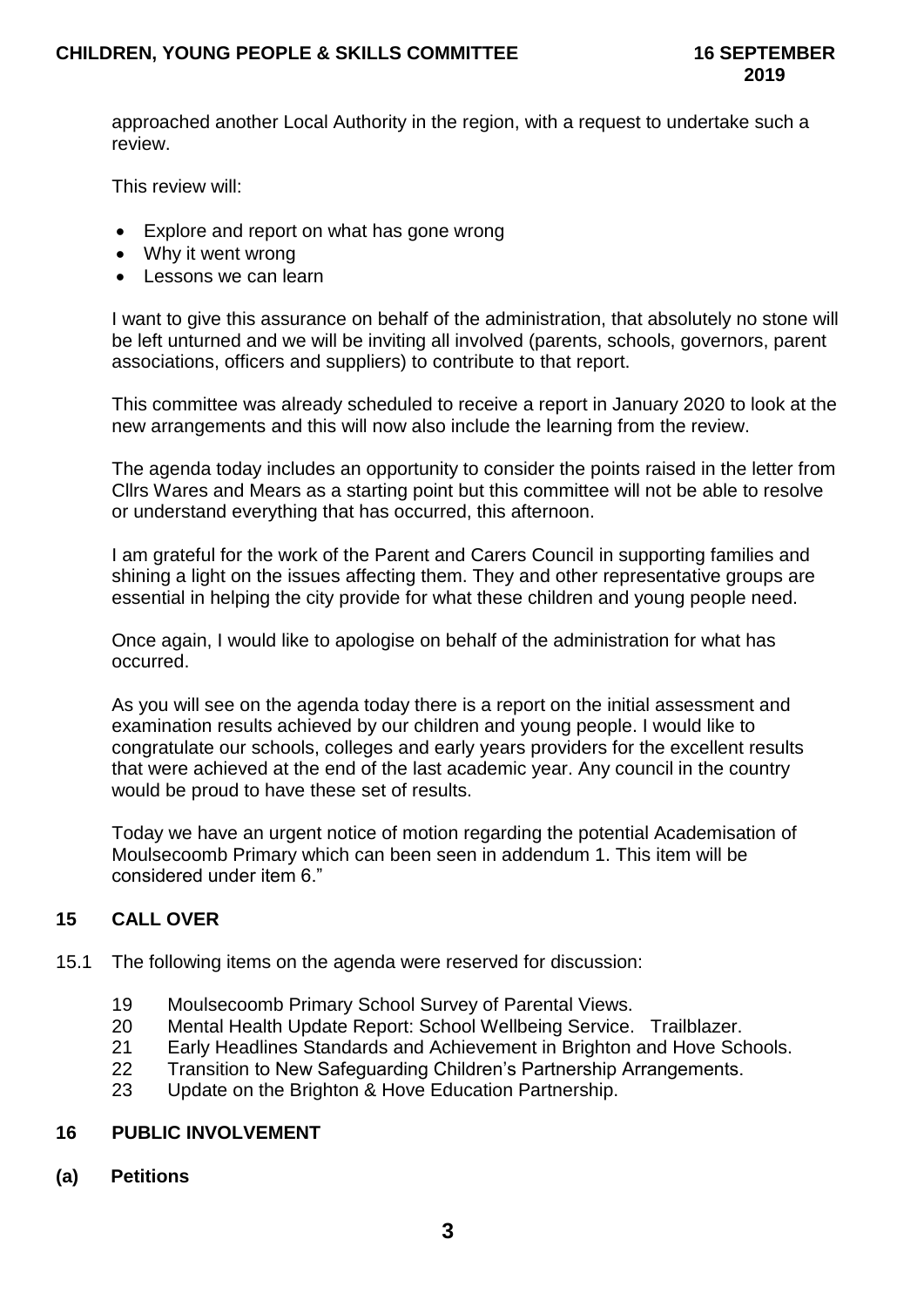16.1 The Chair noted there were NO petitions to be submitted.

### **(b) Written Questions**

16.2 The Chair noted that NO written questions had been submitted by members of the public.

### **(c) Deputations**

16.3 The Chair noted that NO deputations had been submitted by members of the public.

# **17 MEMBER INVOLVEMENT**

## **(a) PETITIONS**

17.1 The Chair noted there were no petitions to be submitted.

# **(b) WRITTEN QUESTIONS**

## **(i) Brighton & Hove City Council Strategy to encourage pay.**

17.2 Councillor Clare put the following question:

"Given the benefits to wellbeing and learning, what is the Council doing to encourage play, particularly in early years and primary, including outdoor play and learning? Is there a current and up to date play strategy?"

17.3 The Chair provided the following reply:

"The Council supports families with and promotes the importance of play in a number of ways but does not have a separate play strategy. Some two year olds and all 3 and 4 year olds are entitled to free childcare which meet the requirements of the Early Years Foundation Stage Statutory Guidance, which states:

'*Each area of learning and development must be implemented through planned and purposeful play and through a mix of adult-led and child-led activity. Play is essential for children's development, building their confidence as they learn to explore, to this about problems and relate to others. Children learn by leading their own play and by taking part in play which is guided by adults.'*

### In addition:

'*Providers must provide access to an outdoor play area or, if that is not possible, ensure that outdoor activities are planned and taken on a daily basis (unless circumstances make this inappropriate, for example, unsafe weather conditions).'*

The Council's Early Years team offers a training programme and quality support to nursery setting across the City. The quality of early years provision in the city is high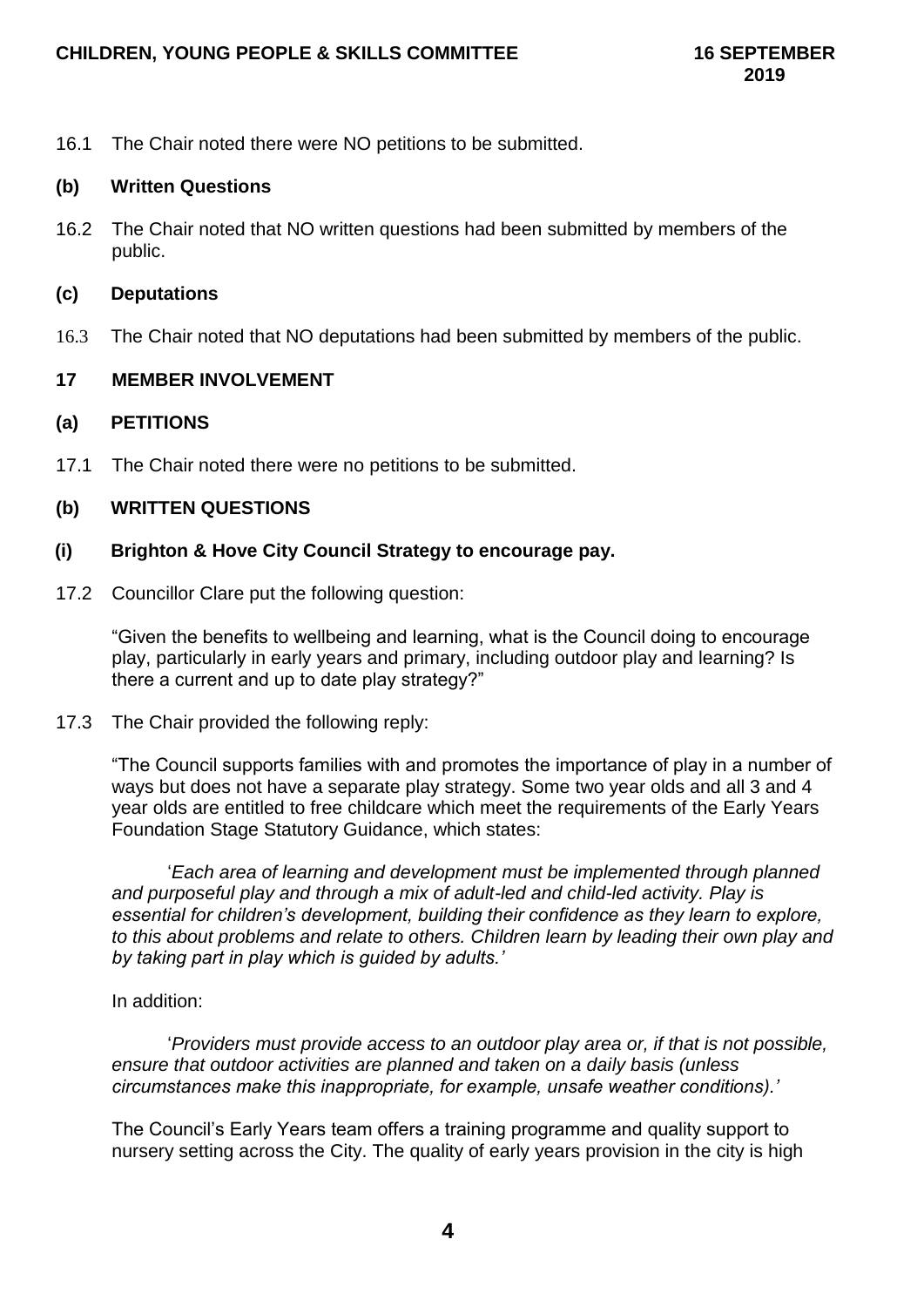with 97% of childcare providers on the Early Years Register judged to be good or outstanding by Ofsted.

All Council nurseries have audited the quality of the play environment both indoors and outdoors. The Council nurseries are working towards offering continuous uninterrupted provision with a focus on sensory play and the natural environment. Mud kitchens, loose part play and heuristic play are being strongly promoted across the service. All nurseries are running regular stay and play information sessions for families. Children's Centres offer well attended baby and stay and play sessions for families running in each of the seven main Children's Centres.

Families can also be visited in the home (by Health Visitor referral) by Early Years Educators to support adult/child interactions, play and development. The Council also supports after-school clubs and holiday playschemes run by voluntary sector and private organisations in the city including giving advice on quality assurance in play for out of school providers.

Play is a very important part of learning. Schools are increasingly looking to develop their grounds and curriculum to ensure that there are opportunities for creative play. One example of this is the work that Fairlight Primary School has being doing with OPAL (Outdoor Play and Learning) to develop opportunities for more high quality creative play in their playground.

Several schools, including Aldrington CE Primary have an established 'Forest School', where pupils have regular opportunities to develop their creativity, use of skills and tools in a woodland or natural environment. Aldrington also uses the grounds and space for outdoor learning to develop confidence and self-esteem and pupils use the space informally at playtimes. Reception class at St Mary Magdalen Catholic Primary School took part in a series of workshops with the Sussex Wildlife Trust, learning about different habitats. One of these was a Beach School session at Ovingdean. The Children learnt about features of the beach, took part in rock pooling, talked about conservation and staying safe in the beach environment. It inspired the learning for the whole half term. Feedback from teachers, pupils and parents was really positive.

The Outdoor Education Service encourages the development of school grounds for play and active learning through a variety of training and online resources. It also promotes learning outside the classroom in all its many forms to bring the curriculum alive, broaden children's horizons, improve their physical and emotional self-development, enhance their relations ship with nature and the environment, foster relationships and help them learn how to manage risk."

# **(c) LETTERS**

# **(i) School Transport – Letter from Councillors Wares and Mears.**

- 17.4 The Committee considered a Letter from the Patcham ward Councillors that requested an update to Home to School Transfers.
- 17.5 The Head of School Organisation and the Assistant Director Education & Skills provided the following update: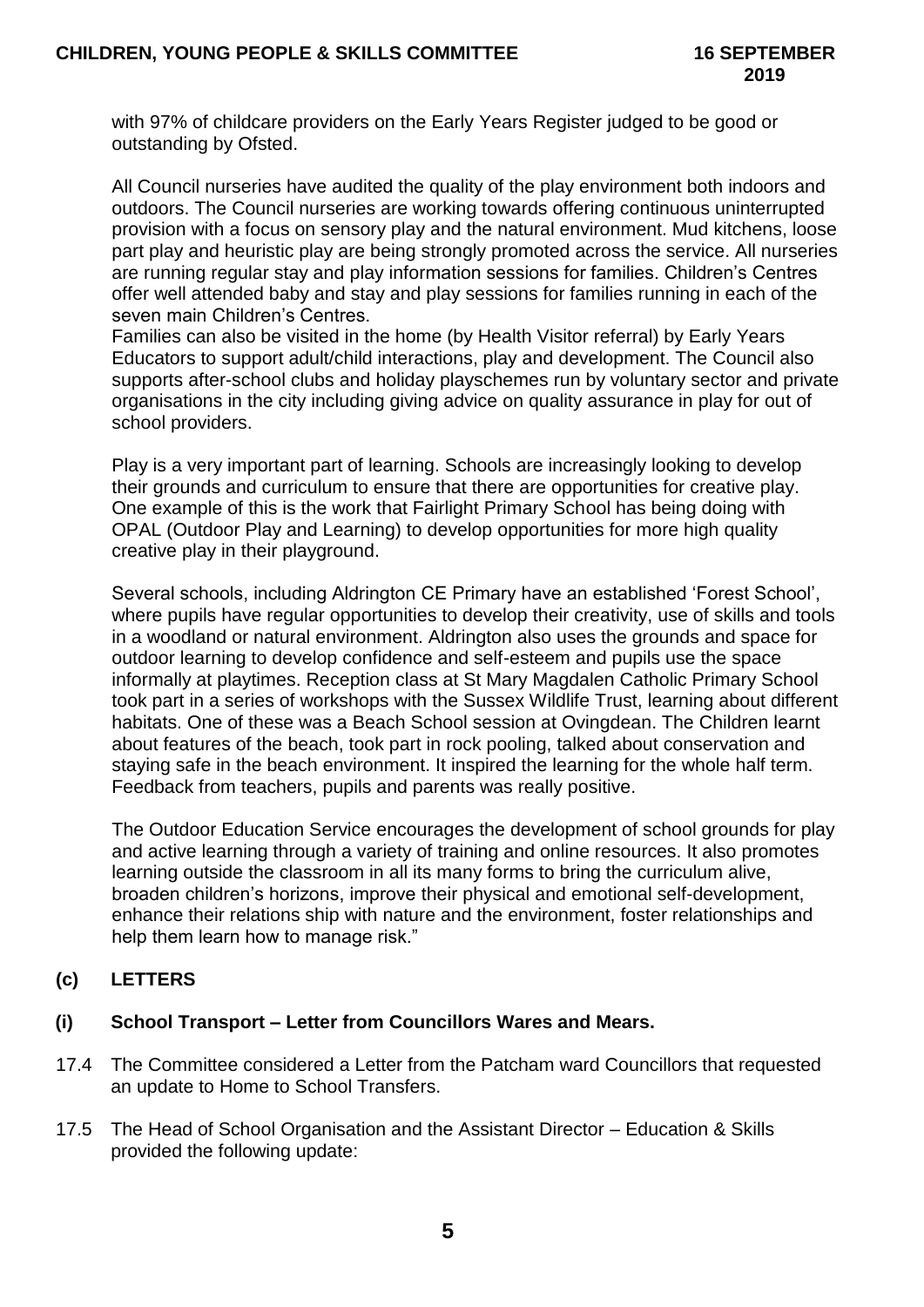# **CHILDREN, YOUNG PEOPLE & SKILLS COMMITTEE 16 SEPTEMBER**

- Officers had been working for months on home to school transport arrangements.
- It was noted that a number of contractors withdrew late August which led to issues that the officer team had been working tirelessly to resolve.
- The Committee were given apologies for all and any distress caused to parents and
- It was stated that a Dynamic Purchasing System had since been employed to help reduce issues and expedite the process of resolving this.
- It was stated that all contractors had been fully briefed with details of what was required of them.
- It was confirmed that a small number of issues were still being resolved.
- It was further confirmed that all temporary routes had been covered.
- 17.6 Amanda Mortensen expressed concern from the perspective as a mother of a disabled child. It was stated that this was an operational disaster and that it presented further issues surrounding safety and, in some cases, worse. It was affirmed that this was an equalities issue and that it was clear that certain sections of BHCC were not working together well. A request was made for further clarity on how this had affected everything.
- 17.7 The Head of School Organisation requested any further information of other examples of any mal practice. It was stated that headteachers were informed of the responsibilities of drivers in advance and that drivers had been instructed not to exceed this as BHCC did not have insurance cover for this. It was confirmed that any necessary changes would be made where possible at no additional cost.
- 17.8 Councillor Clare enquired of the administration's future efforts to resolve this.
- 17.9 The Chair stated that efforts to try and steer committee positively going forward would be undertaken. It was stated that transparency would be paramount and that the first priority would be to ensure services were running properly.
- 17.10 The Head of School Organisation further confirmed that parents making journeys by themselves would be remunerated however this would be on a case by case basis.
- 17.11 Councillor Simson stated that although officers had placed the failure on behalf of contractors, it was apparent that the contract was never fit for purpose. It was furthered that the cost of sending staff out would be larger than any costs covered by BHCC's insurance. It was stated that there was not enough staff to collect non-mobile children and that Officers were pre-warned of this issue. It was further stated that Brighton had high standards which included the blue book that taxis had to adhere to and enquired why operators who were already providing this service not tendering for the contract and if they had why was it not awarded to them? It was stated that an independent review would be insufficient and that a cross party working group was proposed.
- 17.12 The Chair stated that the independent report would provide a report to the committee and requested that Councillor Simson send in points of concern for the independent review.
- 17.13 Councillor Nield enquired why the routes were handed back at late notice and requested confirmation as to whether this could happen again.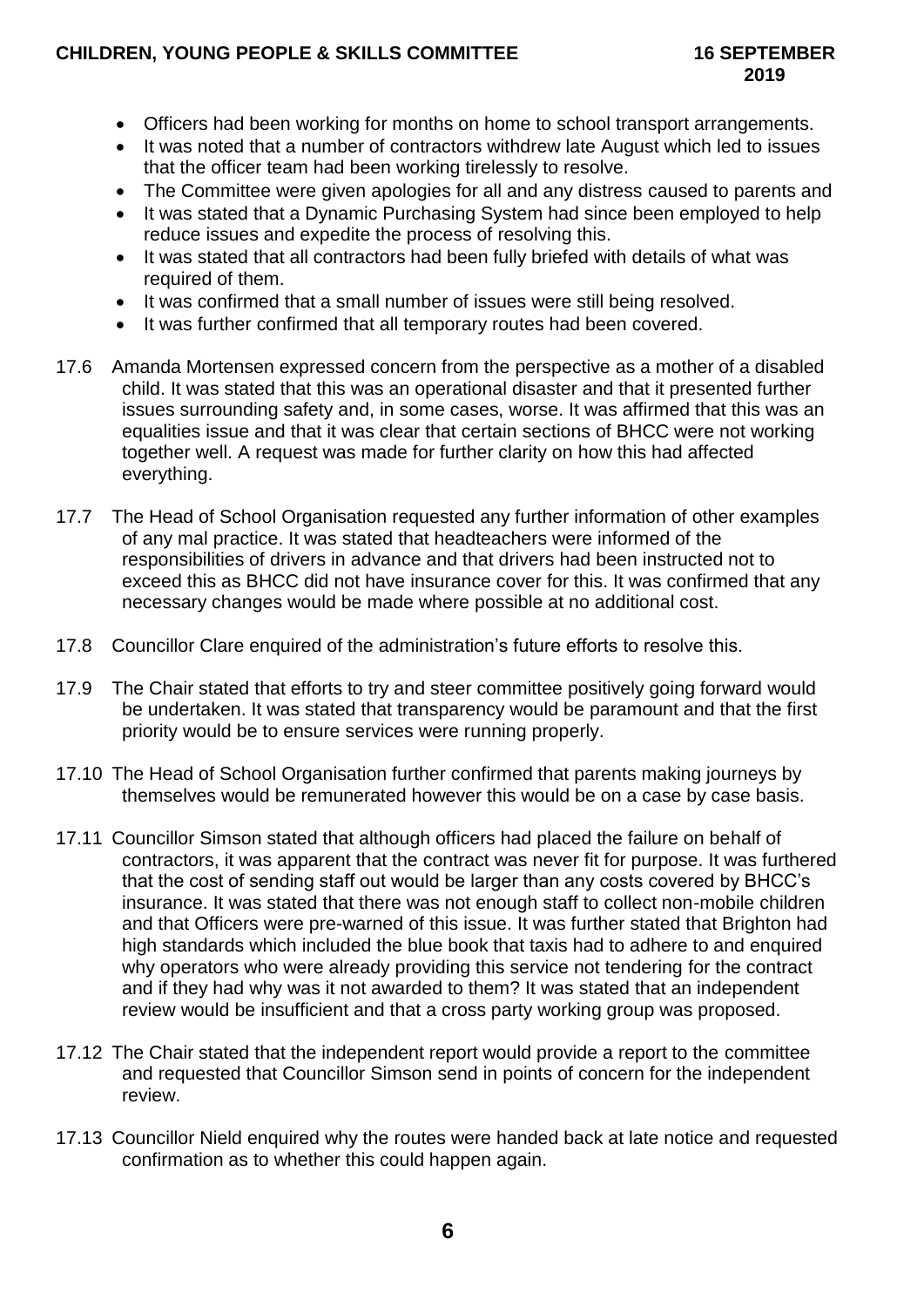- 17.14 The Head of School Organisation stated that the contract required 30 days' notice which was not provided by some of the contractors. It was reaffirmed that efforts to make as many arrangements as possible were made.
- 17.15 The Executive Director for Families, Children and Learning stated that contractors were still delivering routes.
- 17.16 Councillor Knight requested that the independent review considered every aspect and that a review to provide more robust contingency planning in place be brought.
- 17.17 Councillor Hamilton enquired if there was a backup in house should this issue arise again.
- 17.18 The Head of School Organisation stated that the Dynamic Purchasing System required many fields of information be provided in order that the procurement process could judge responses. It was noted that logistical difficulties were considered and would be shared through the review.
- 17.19 Councillor Wilkinson welcomed the independent review and requested that it looked in to the reason for the return of routes.
- 17.20 Leslie Hurst, Diocese Representative, noted that this issue indirectly affected siblings in schools. It was requested that officers clarify if they would also contact families that had to refuse this service due to safety concerns.
- 17.21 The Head of Schools Organisations confirmed that families who met these criteria would be contacted.
- 17.22 The Chair clarified that a full input was sought from everyone not just Councillors. Contact details were provided and that the timescale of the review would be published and that the Children, Young People and Skills Committee would monitor the progress and have input in the final review.
- 17.23 **RESOLVED** that the letter be noted by Committee.

### **(d) Deputations**

- 17.24 The Chair noted that NO deputations had been submitted by Members.
- **(e) Notices of Motion:** To consider any notices of motion referred from Council or submitted directly to the Committee:

### **(i) Climate Change Teacher**

- 17.25 The Committee considered a Notice of Motion requesting the Executive Director of Families, Children and Learning to write a letter of congratulation to Emily Defries and Headteachers in Brighton and Hove to raise awareness of a Climate Change Course that is available by Councillor Elaine Hills.
- 17.26 Councillor Nield seconded the motion.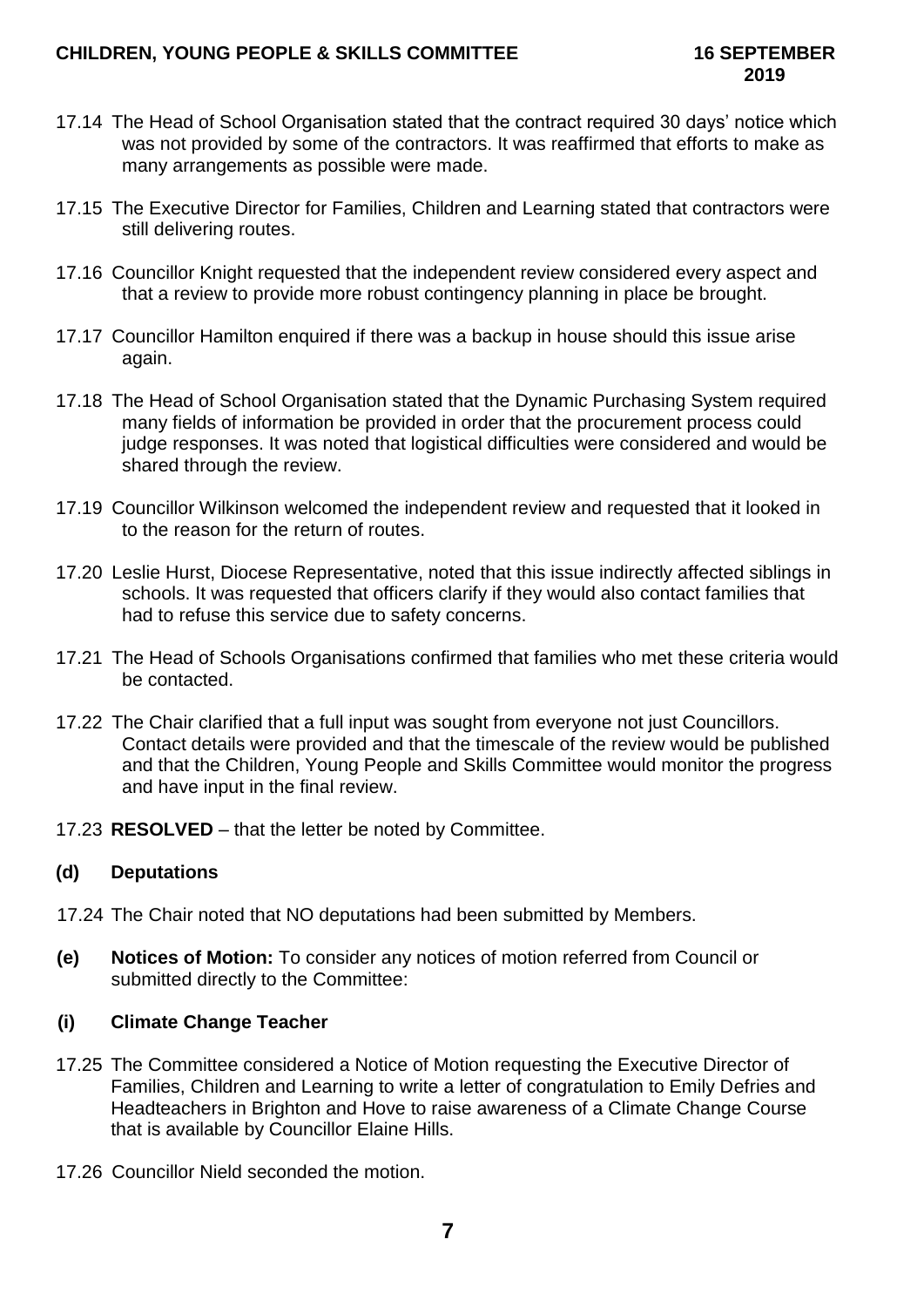- 17.27 Councillor Simson stated that she supported the motion, however enquired if SEN teachers amongst others could be included.
- 17.28 Councillor McNair expressed happiness with Patcham for leading on this issue. It was requested that all sides of this issue be considered and critiqued and that a focus on solutions be the focus.
- 17.29 Councillor Hills stated that knowledge on climate change and how it affected different communities were considered and that a prescriptive approach would not be the case.
- 17.30 **RESOLVED** that the Committee note the motion.

### **18 SCHOOL OFSTED PRESENTATION**

- 18.1 The Head of Education Standards & Achievement and Head of Service Early Years Youth & Family Support gave a brief overview of the School Ofsted findings.
- 18.2 Councillor Simson requested clarification of the 76% taking up the offer.
- 18.3 The Head of Service Early Years Youth & Family Support stated that 76% of children took up free entitlement in early years. For children between 3-4 years old the figure was just under 100% and above 80%.
- 18.4 Councillor Hills enquired if the benefits of outdoor play were measured.
- 18.5 The Head of Service Early Years Youth & Family Support stated that the Ofsted inspection regime considered various areas and among them outdoor provision was one. it was stated that there were concerns surrounding teachers not monitoring children engagements well enough and not making full use of question techniques.
- 18.6 Councillor Nield enquired if there were any ongoing current inspections.
- 18.7 The Head of Education Standards & Achievement confirmed that there were no current ongoing inspections.
- 18.8 The Chair requested that a letter of congratulations be sent out where good results were attained.
- 18.9 **AGREED** That the report be noted.

# **19 MOULSECOOMB PRIMARY SCHOOL SURVEY OF PARENTAL VIEWS**

- 19.1 The Head of School Organisation gave a brief overview of the Mouselcoomb Primary School Survey of Parental Views which informed the committee of the arrangements for managing the ballot of parents/ carers at Moulsecoomb Primary School in response to the issuing of an academy order by the Secretary of State.
- 19.2 Councillor Clare proposed an amendment that there be an addition to the recommendations that read as follows: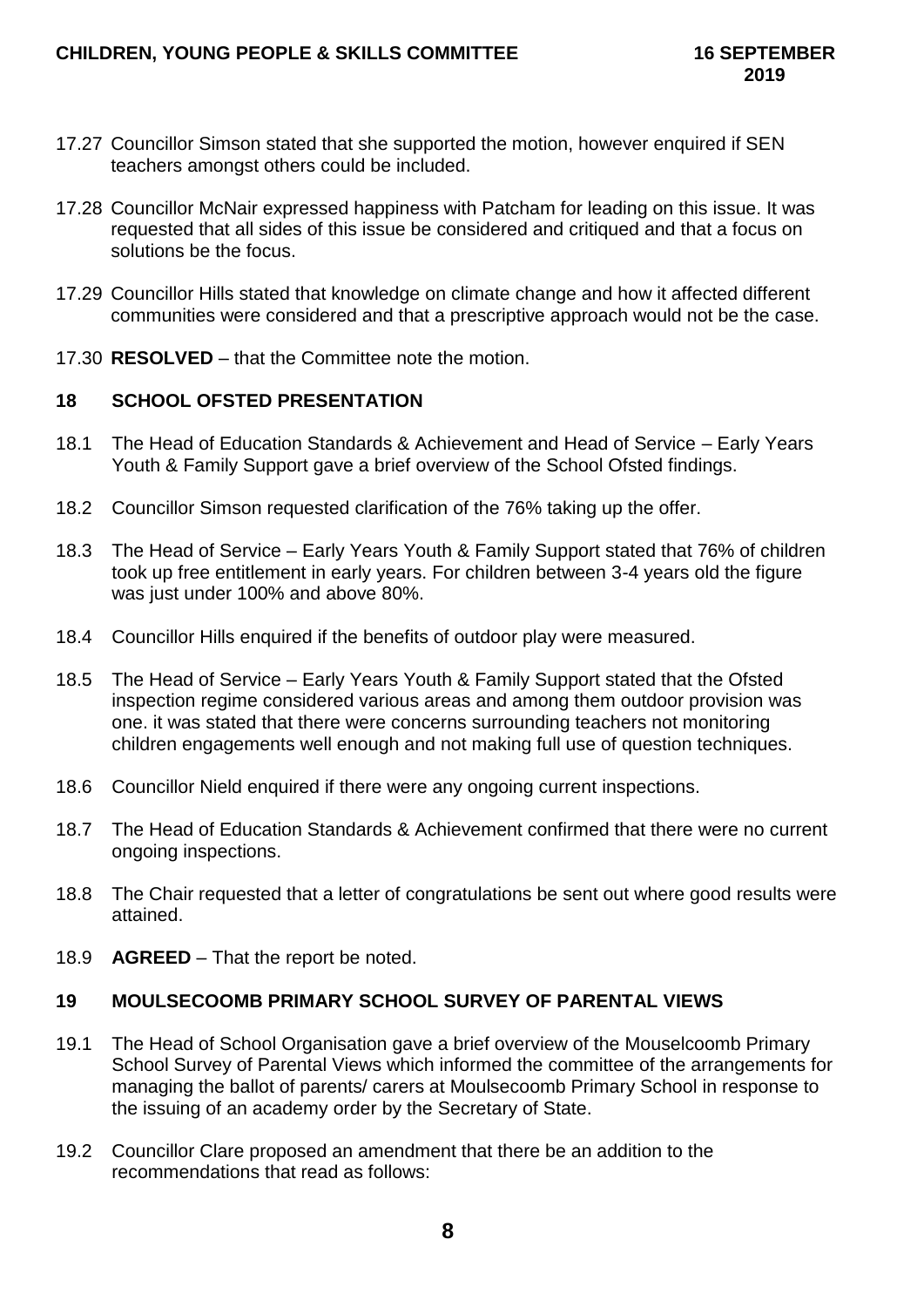- That an update, including the full results of the ballot, along with details regarding the progression of the academy at Moulsecoomb Primary School be brought to the next meeting of the Children, Young People and Skills Committee.
- 19.3 Councillor Nield seconded the amendment.
- 19.4 The Committee unanimously agreed to the amendment.
- 19.5 The Head of School Organisation stated that the ballot commenced on the day of Committee and that families will have received communication on this.
- 19.6 Councillor Simson enquired if consultees being made aware that the Secretary of State were making the decision and that the final result was not dependant on the outcome of the ballot.
- 19.7 The Head of School Organisation stated that schools were made aware of this in advance and that efforts would be made to confirm that such information was passed on to parents.
- 19.8 Councillor Brown noted that the ballot would be unlikely to change the mind of the Secretary of State and enquired when the academisation would begin following the Secretary of State's decision.
- 19.9 The Head of Education Standards & Achievement stated noted that the academy order was already in place however the was no written timescale as to the academisation and no set of guidelines o nhow this would work.
- 19.10 The Executive Director for Families, Children & Learning stated that it was unlikely that a sponsor would be appointed before October. It was further clarified that BHCC could not liaise with the sponsor for 9 months following their confirmation.
- 19.11 Councillor McNair enquired if parents were given information regarding the technical and practical role of an academy.
- 19.12 The Head of School Organisation stated it was reasonable to expect that information had been made available to families.

# 19.13 **RESOLVED**:

- 1. That the ballot of parents/carers taking place at Moulsecoomb Primary School be noted by the Committee.
- 2. That an update, including the full results of the ballot, along with details regarding the progression of the academy order at Moulsecoomb Primary School be brought to the next Children, Young People & Skills Committee.

## **20 MENTAL HEALTH UPDATE REPORT: SCHOOL WELLBEING SERVICE TRAILBLAZER**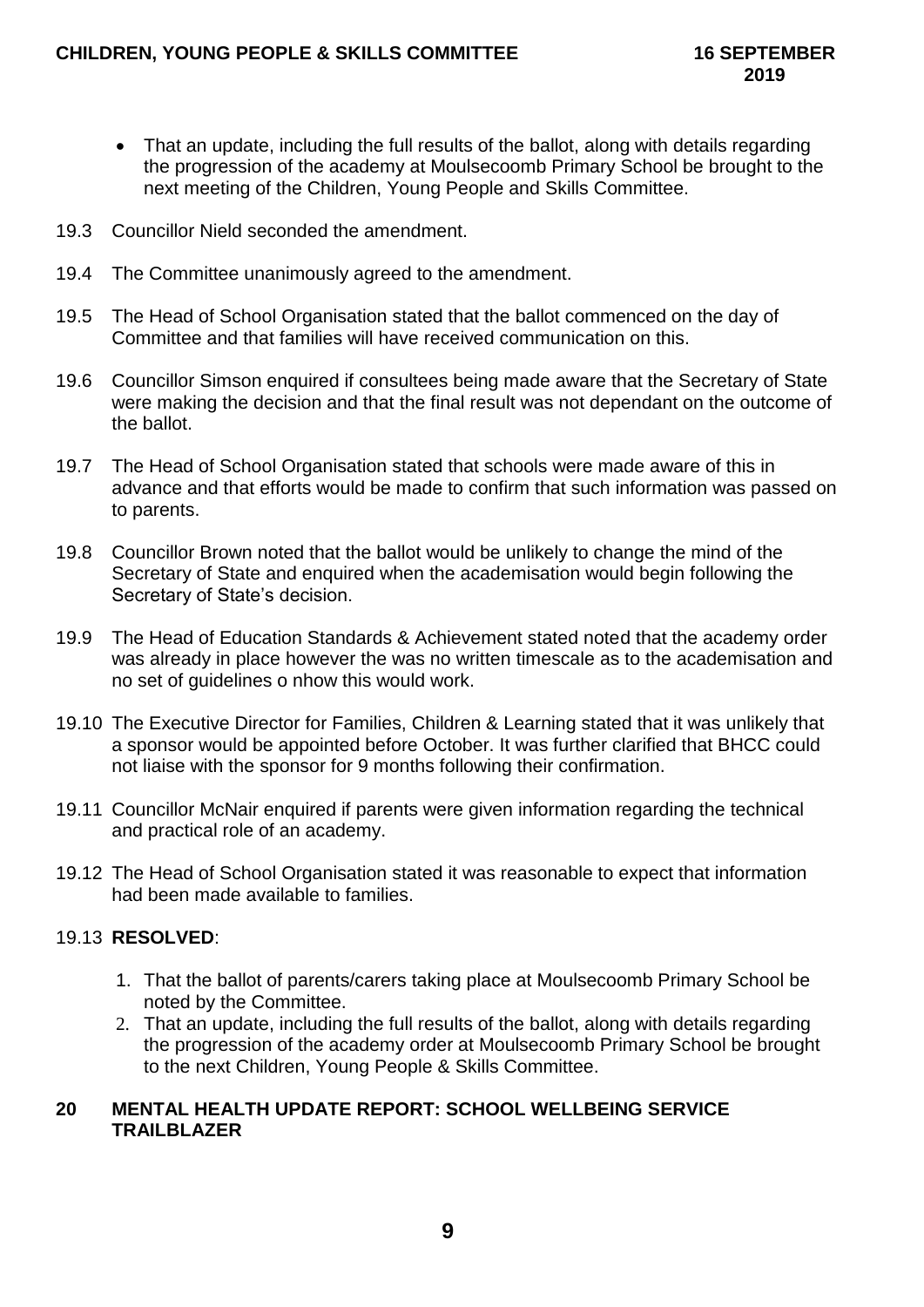- 20.1 An NHS Officer provided an overview of the paper which sought to update the Committee on the successful outcome of the Schools Trailblazer submission (Mental Health Support Team in Schools).
- 20.2 Councillor Hills referred to item 3.31 and enquired if select groups in the City would be involved and to what extent BHCC were supporting parents at Varndean.
- 20.3 The NHS Officer stated the mental health support team had worked out the population base and concluded that many could benefit from support. It was noted that St Luke's was singles out as they fit the criteria for enhance support. It was further noted that there were letters and newsletters which included further details available and that the school wellbeing service were present as part of the core team along with CAMHS. Drop in sessions and letters sent out to GPs were also undertaken.
- 20.4 The Chair requested that officers liaised with Councillor Hills on this issue.
- 20.5 Councillor McNair stated that it was evident that Mental Health plans had reached diminishing returns and enquired if it was the case that the focus of the team had become too wide reaching. Reference was made to the prominent Social Psychologist Jonathan Haidt's findings regarding children who were left un-supervised pre 1980.
- 20.6 An NHS Officer stated that the issue was complicated and that efforts were being made to raise awareness in the pursuit of reducing stigma. It was further noted that the team had problem catching up with services and that many positions were considered.
- 20.7 Councillor McNair noted that suicide among women was largely increasing and that further options should be considered in dealing with this issue.
- 20.8 Councillor Brown enquired if there was more certainty regarding finances.
- 20.9 An NHS Officer stated that there was a funding stream nationally for 1 year and that a letter was written to the NHS for a long 10 year plan. It was further stated that this programme would not necessarily disappear in 10 years time.
- 20.10 Councillor Knight enquired if there was any take up of mental health in places that had a reduction of phone use.
- 20.11 The NHS Officer stated that efforts had been made to look in to the whole approach and provide various projects and responses such as digital free days. It was noted that school wellbeing service was all year round.
- 20.12 The Youth Council Representative raised concerns as to provisions for young people looking for consultation in a safe environment.
- 20.13 The Executive Director for Families, Children & Learning stated that efforts would be made to reach out to young people as part of the review process and there would be further opportunities made available as part of this. It was noted that Brighton & Hove already had a wellbeing service in place and that schools worked as part of a wider system.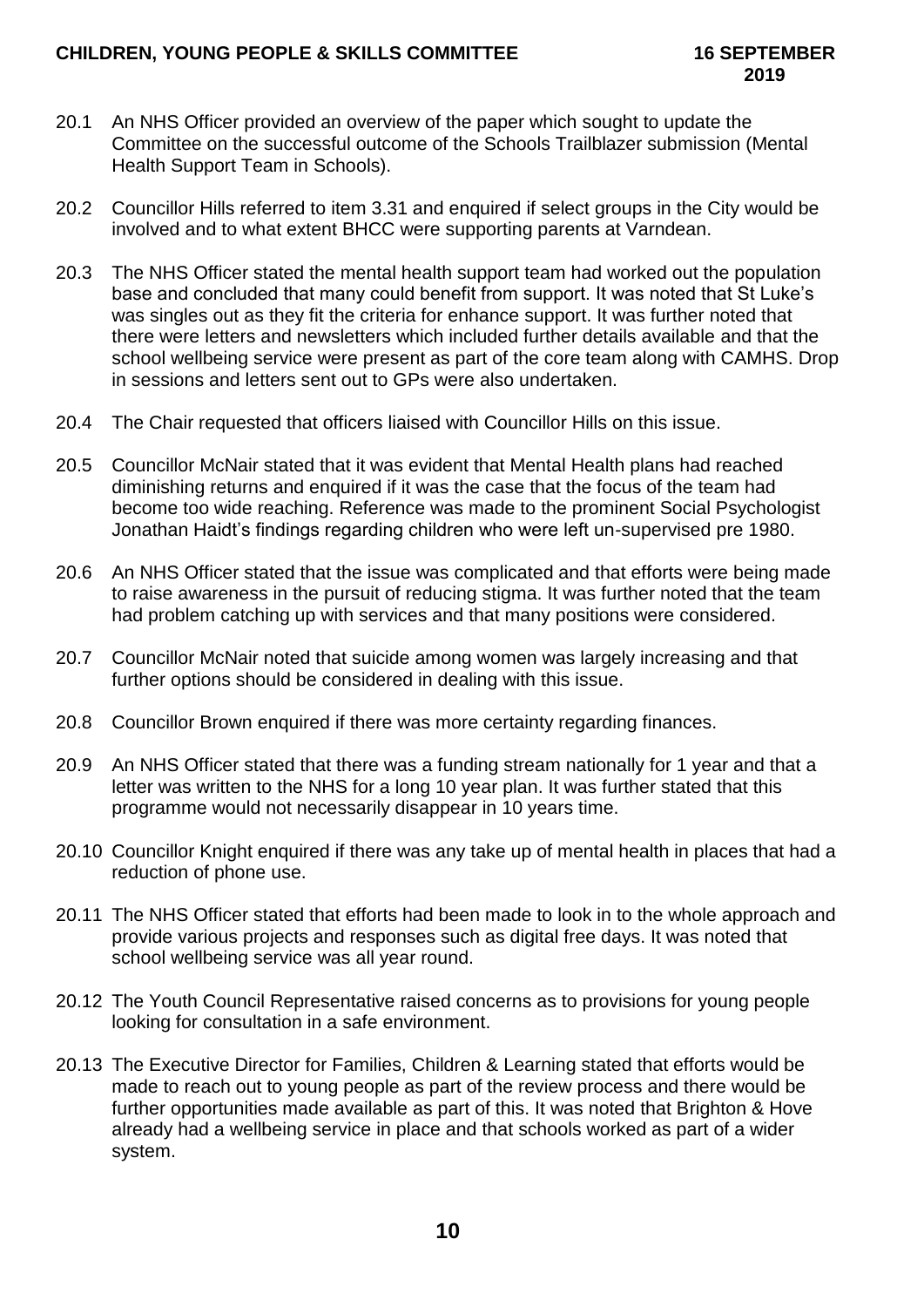- 20.14 Councillor Wilkinson referred to items 3.11 and 3.12 and enquired of the take up of schools and the monitoring process.
- 20.15 The NHS Officer stated that training was important and that a universal approach was being fitted in where schools were on inset days.
- 20.16 Amanda Mortensen referred to item 3.28 and enquired of how this would be implemented. Further enquiry was made as to the status of the Hidden Children report)
- 20.17 The NHS Officer stated that a supportive approach to school non-attendance was key and that this included how a child was welcomed in to a school.
- 20.18 The Assistant Director Education & Skills stated that they would look into the status of the Hidden Children Report.
- 20.19 Councillor Nield requested a detailed report on CAMHS.
- 20.20 The NHS Officer stated that for 2 years there was a resource running in schools for 2 days a week and this provided some level of supervision to the team. It was noted that there was a reduction in CAMHS referrals and the focus would be to tighten up the role of CAMHS in the system so that they could provide further clinical governance.
- 20.21 Councillor McNair noted that there was an amassed amount of research that indicated that high levels of religious belief and practice was indicative of better mental health and enquired if it would be considered that religious belief may have a role to play.
- 20.22 The NHS Officer agreed with this statement.

### 20.23 **RESOLVED:**

1. That the implication of the implementation of the Trailblazer (Mental Health Support Team in schools) in Brighton & Hove be noted.

### **21 EARLY HEADLINES STANDARDS AND ACHIEVEMENT IN BRIGHTON AND HOVE SCHOOLS**

- 21.1 The Head of Education Standards & Achievement provided a brief overview of the report to committee which outlined the early headlines of the results of the national tests in Summer 2019.
- 21.2 Councillor Clare stated that EBac campaign groups saw a reduction in creative subjects and enquired if this was seen locally.
- 21.3 The Head of Education Standards & Achievement stated that there was no information on individual subject yet. It was further stated that there was no further data on EBac currently other than some improvement.
- 21.4 Councillor Hills referred to the grading system and enquired if this was use across all subjects.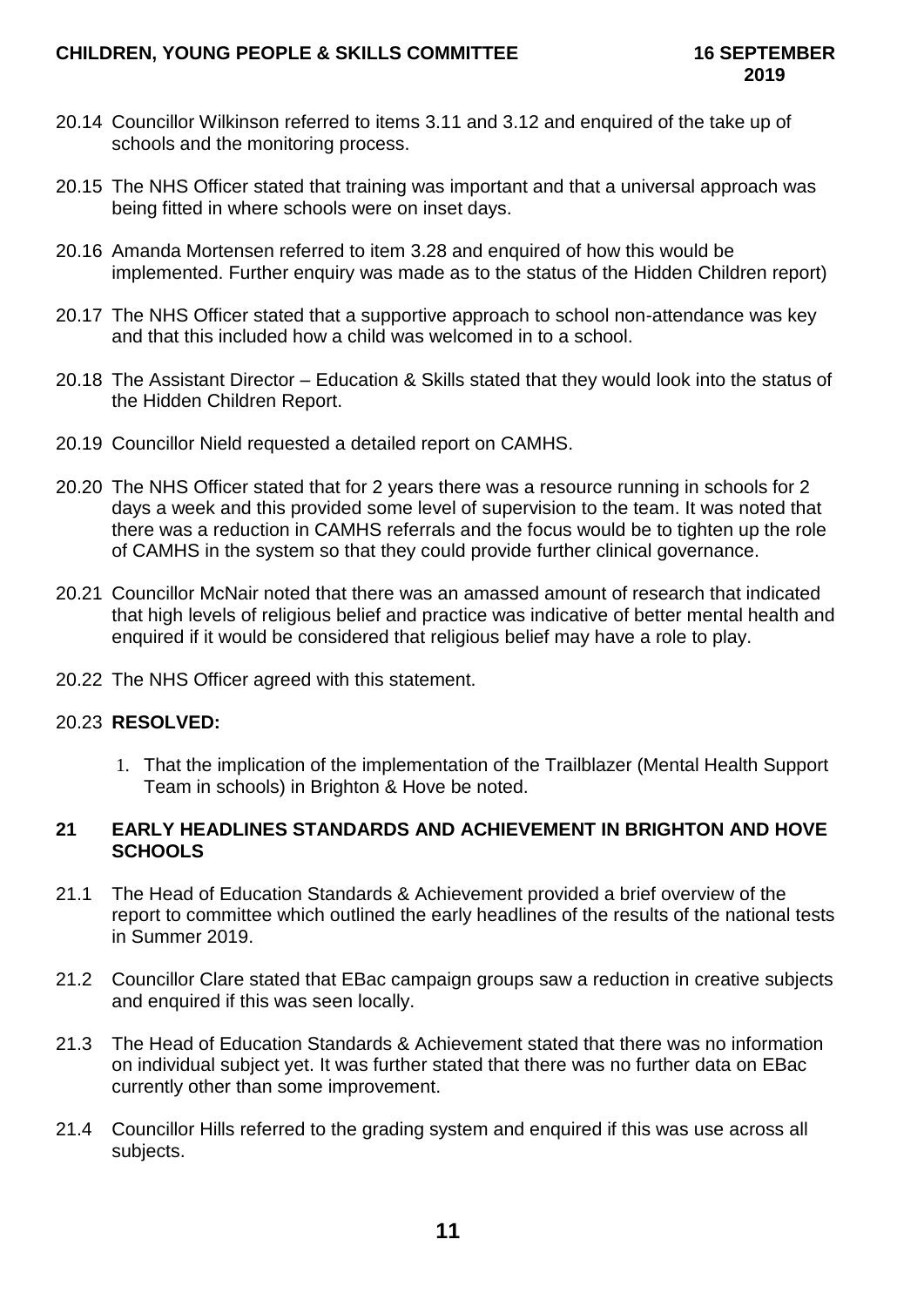- 21.5 The Head of Education Standards & Achievement confirmed that this was largely the grading system across all subjects. It was noted that preferred Mathematics would change over next year.
- 21.6 Councillor Nield stated that SATs results signified a narrow range of achievement when considering the richness of achievement in other areas and enquired if this could be considered in future reports.
- 21.7 The Assistant Director Education & Skills stated that this was often considered especially in regards to subjects such as music and arts.
- 21.8 The Head of Education Standards & Achievement stated that Ofsted was the main national system of school measurement which had changed to observe the full breadth of the curriculum. It was further stated that as a Local Authority, a broad view of the City was considered amongst a wide range of national data.
- 21.9 Councillor Brown enquired of any reasons for the reduction in areas of learning across schools.
- 21.10 The Head of Education Standards & Achievement stated that data provided comprised of a series of results added together. It was noted that there was very substantial support in place for schools with slightly lower schools.
- 21.11 Councillor Simson referred to Key Stage 1 and 2 and enquired if there would be a citywide comparison between boys and girls achievements.
- 21.12 The Head of Education Standards & Achievement clarified that there was no data on this yet.
- 21.13 Councillor Knight enquired if it would be possible to report the anecdotal evidence of the lives that some children in the city were living in regard to financial disparity.
- 21.14 The Head of Education Standards & Achievement agreed to provide this.
- 21.15 Councillor McNair referred to the HEPY report in January 2019 and noted that 1 in 4 A-Level grades were marked inaccurately.
- 21.16 Karen James noted that last year it was stated that there was going be a follow up workshop and requested an update on this.
- 21.17 The Assistant Director Education & Skills stated that members had been urged every year to attend the workshop provided.
- 21.18 The Chair congratulated students and teachers and stated the need for a large focus on the disadvantaged.

# 21.19 **RESOLVED:**

1. That the Early Headlines Standards and Achievement Report for the academic year 2018-2019 be noted.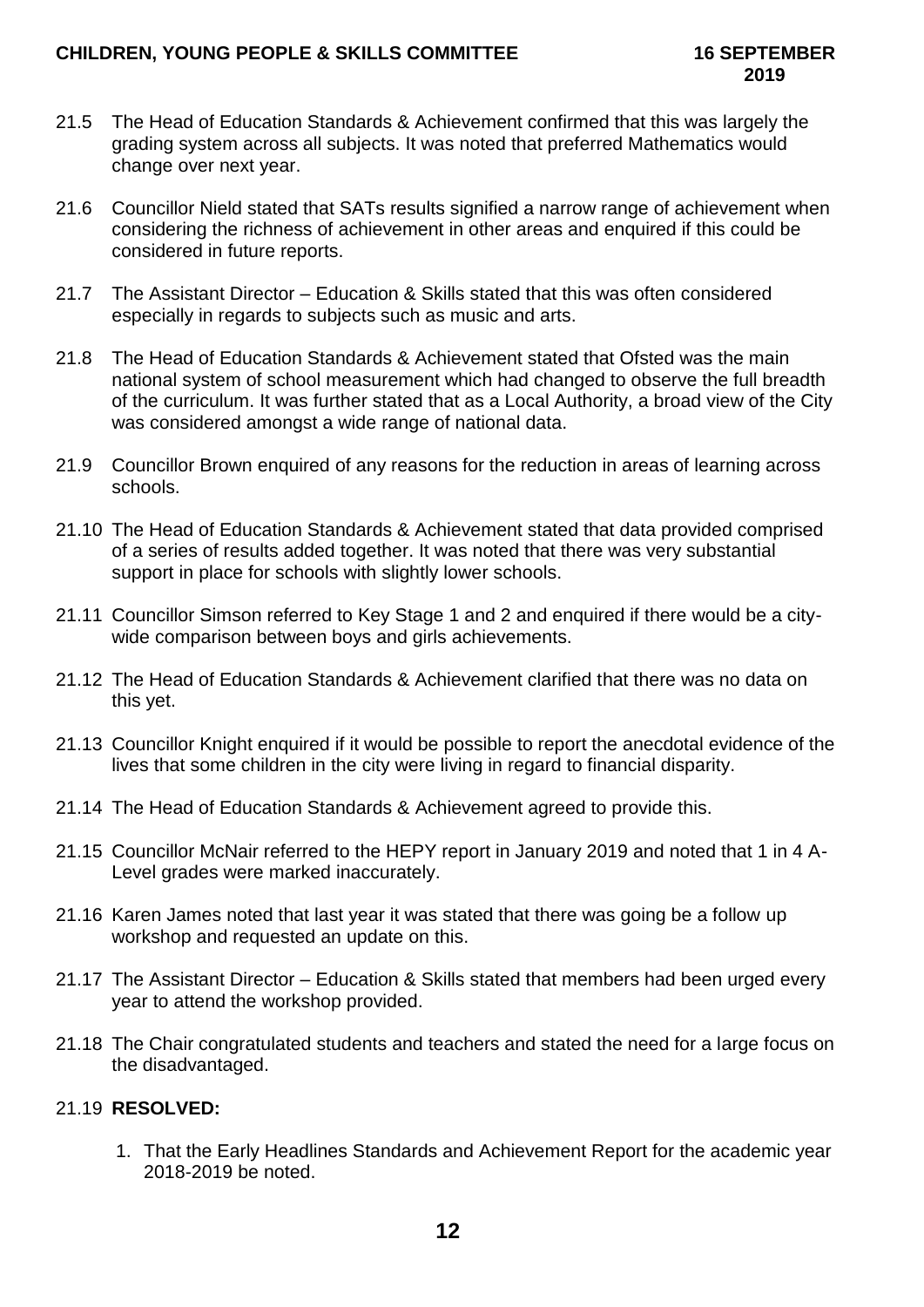#### **22 TRANSITION TO NEW SAFEGUARDING CHILDREN'S PARTNERSHIP ARRANGEMENTS**

- 22.1 The LSCB/LSAB Business Manager gave a brief overview of the report which proposed changes to children's safeguarding arrangements in line with new legislation under the Children and Social Work Act 2017 and subsequent revision to Working Together to Safeguard Children 2018.
- 22.2 Councillor Clare referred to the 3 equal partners and enquired of the financial contributions from other partners.
- 22.3 The Executive Director Families, Children & Learnings stated that under the old safeguarding board 75% of the funding was provided by BHCC. It was noted that there was a significant increase in funding and that the overall budget had not been reduced.
- 22.4 Councillor Brown enquired if anyone had been appointed to the role of Independent Scrutineer.
- 22.5 The LSCB/LSAB Business Manager confirmed that Chris Robson had been appointed the role having previously chaired the LSCB.
- 22.6 Adam Muirhead stated that the Safety Net Group had struggled to attain some funding and enquired if it was possible to clarify what role they may have under the new structure.
- 22.7 The LSCB/LSAB Business Manager stated that conversations were ongoing. It was noted that LSCB funded the newsletter and although it was not yet possible to confirm anything, they would be involved going forward.

### 22.8 **RESOLVED:**

1. That the New Safeguarding Arrangements and reporting structure be noted.

### **23 UPDATE ON THE BRIGHTON & HOVE EDUCATION PARTNERSHIP**

- 23.1 The Senior Advisor Education and Partnerships gave a brief update on the structure of the Brighton & Hove Education Partnership and the progress of identified priorities and next steps.
- 23.2 Councillor Nield referred to attendance rates and enquired how BHCC dealt with people whose attendance was not their fault.
- 23.3 The Senior Advisor Education and Partnerships referred to the miss school miss out campaign and stated that children who were absent due to illness had to be kept in with the data.
- 23.4 Councillor Nield referred to the poverty proofing school day and enquired of the balance of money raised and schools pressuring parents due to school cuts.